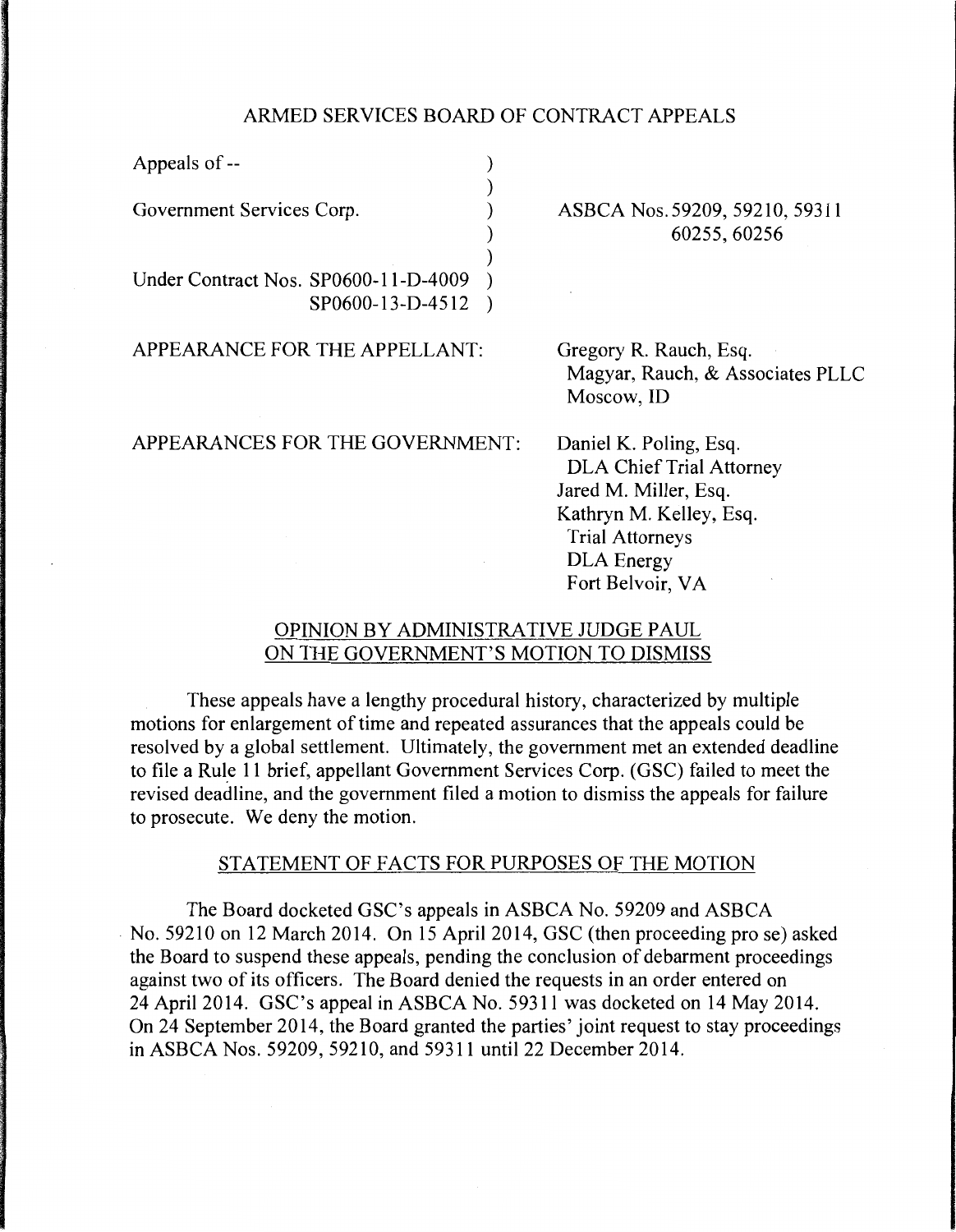On 13 May 2015, the parties' (appellant now with counsel) jointly proposed the following schedule to resolve three appeals:

- a) Discovery (182 days): Monday, May 18,  $2015 -$ Monday, November 16, 2015
- b) Supplementing the Record (62 days concurrent with DLA Non-Binding ADR): Tuesday, November 17, 2015-Monday, January 18, 2016.
- c) DLA Non-Binding ADR (62 days concurrent with Supplementing the Record): Tuesday, November 17, 2015 -Monday, January 18, 2016.
- d) Submitting Briefs and Reply Briefs (92 days): Tuesday, January 19, 2016- Wednesday, April 20, 2016
	- a. Initial Briefs: Due by Thursday, February 18, 2016
	- b. Reply: Due by Monday March 21, 2016
	- c. Surreply: Due by Wednesday, April 20, 2016

In an order issued on 21 May 2015, the Board approved the proposed order.

On 5 October 2015, the Board docketed GSC's appeals in ASBCA Nos. 60255 and 60256. On 20 and 21 October 2015, the government requested that the Board extend by 60 days all deadlines set forth in the scheduling order which it approved on 21 May 2015 in ASBCA Nos. 59209, 59210, and 59311. On 20 October 2015, the government also requested that the Board extend the deadline for receipt of the Rule 4 files in ASBCA Nos. 60255 and 60256. The government stated in its motions in all of the appeals that "we believe a settlement of all disputes between the parties can be attained in short order." Additionally, in the motions filed in ASBCA Nos. 59209, 59210, and 59311, the government also stated: "The 60 day extension will ensure the parties have sufficient time to resolve all current and anticipated disputes." Based upon these assurances, the Board granted all of the motions. (Bd. corr. ltr. dtd. 20 October 2015)

On 6 and 7 January 2016, the government, without objection, forwarded to the Board requests to extend all deadlines in the five appeals by 30 days. It, once again, assured the Board that the proposed extension would give the parties "sufficient time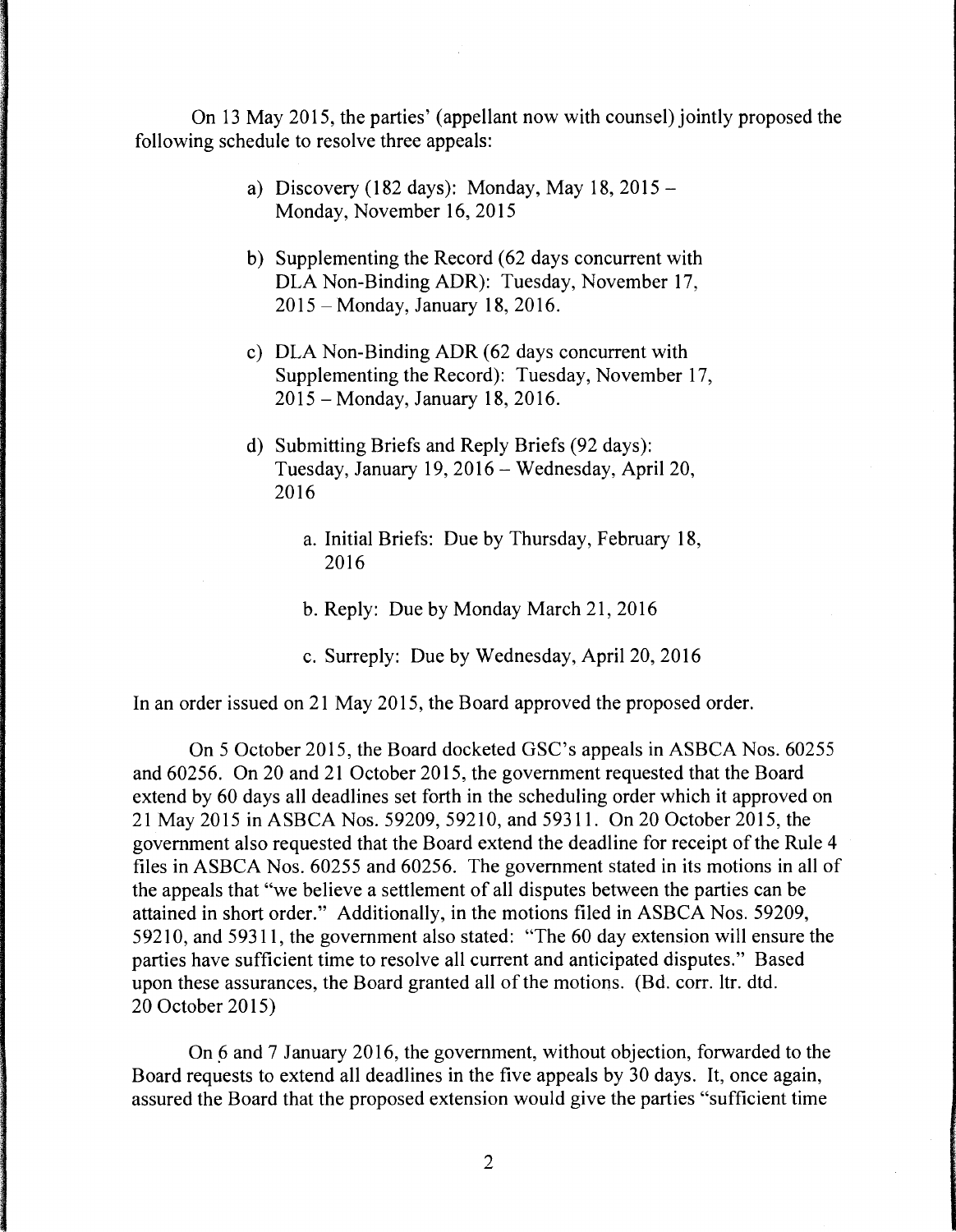to resolve all current and anticipated disputes." It proposed the following revised schedule for resolution of ASBCA Nos. 59209, 59210, and 59311:

- a) Discovery (242 days): Monday, May 18, 2015 Monday, February 15, 2016
- b) Supplementing the Record (62 days concurrent with DLA Non-Binding ADR): Monday, February 15, 2016 - Monday, April 18, 2016
- c) DLA Non-Binding ADR (62 days concurrent with Supplementing the Record): Monday, February 15, 2016 - Monday, April 18, 2016
- d) Submitting Briefs and Reply Briefs (93 days): Tuesday, April 19, 2016 - Monday, Wednesday, [sic] July 20, 2016
	- a. Initial Briefs: Due by Wednesday, May 18, 2016
		- b. Reply: Due by Monday, June 20, 2016
		- c. Surreply: Due by Wednesday, July 20, 2016

(Bd. corr. ltr. dtd. 6 January 2016) On 13 January 2016, the Board approved the parties' revised schedule; and, on 25 April 2016, it, again, granted the government's request to extend the schedule by 30 days. On 20 June 2016, the government filed its Rule 11 briefs in ASBCA Nos. 59209, 59210, and 59311; however, GSC did not file briefs in compliance with the Board's other revised scheduling order. Accordingly, on 26 January 2017, the Board issued the following order:

> Please file status reports in these appeals, advising the Board as to how the parties desire to proceed. The Board is in receipt of correspondence describing the parties' intent to settle these appeals globally. However,  $respondent - but not appendix - has filed Rule 11 briefs in$ some, but not all, of the appeals.

The reports will be filed on or before 9 February 2017.

(Bd. corr. ltr. dtd. 26 January 2017)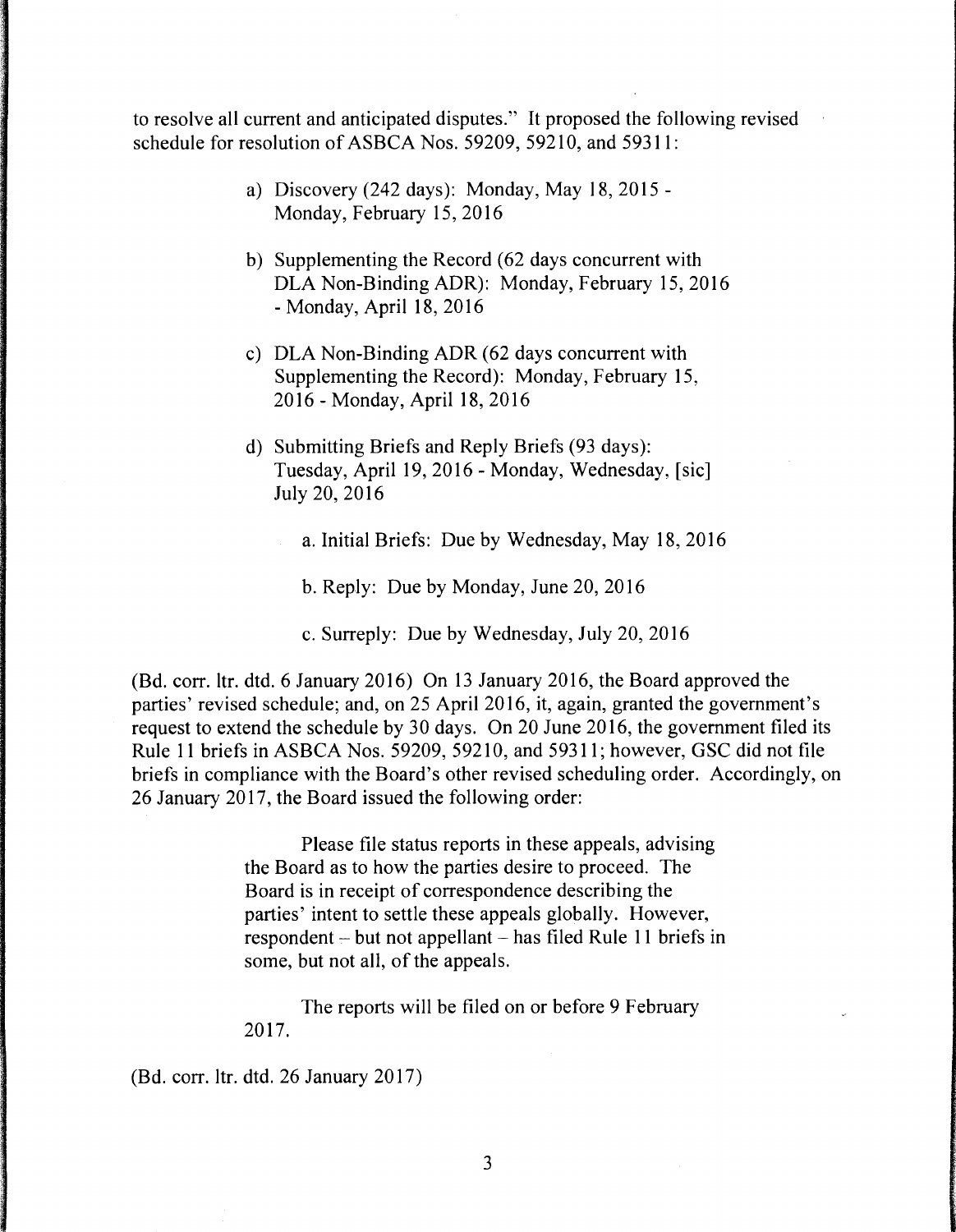GSC responded to the Board's order on 9 February 2017. It stated, in pertinent part: "[Pursuant] to the Board's order, the Parties were to file briefs in accordance with the times laid out in [the] order. Due to circumstances beyond our control we were unable to meet those deadlines." GSC's counsel then recounted the various woes that had been experienced by its CEO, Mr. Ruck, in the intervening period, namely his incarceration after a criminal trial and the fact that he "[had] been transferred three times since that incarceration." As a result, Mr. Ruck, who was GSC's principal source of information in these appeals had been unable to assist in briefing. GSC's counsel further explained that, for the first time in a year, Mr. Ruck was in "a position to help complete the Rule 11 schedule." GSC's counsel also asserted that the government had not suffered any prejudice as a result of any delays. Finally, it requested leave to file its briefs.

As part of its response to the Board's order, the government filed a motion to dismiss for failure to prosecute. It noted that GSC had not filed Rule 11 briefs in ASBCA Nos. 59209, 59210, and 59311. The government also stated that GSC had failed to submit complaints in ASBCA Nos. 60255 and 60256. As part of its argument, the government cited Board decisions where parties had failed to comply with multiple orders and, as a result, had incurred dismissals for failure to prosecute. The government then asserted that GSC "repeatedly missed Board deadlines without even seeking extensions" (gov't mot. at 3). We simply note that the government did not cite any demonstrable prejudice resulting from GSC's delays.

## DECISION

Contrary to the government's assertions, GSC had not "repeatedly" missed Board deadlines. Moreover, it has not demonstrated any prejudice resulting from GSC's delays. On this basis, we deny the government's motion. GSC is ordered to file its complaints in ASBCA Nos. 60255 and 60256 on or before 15 June 2017. In addition, the parties are ordered to confer and to forward to the Board a revised schedule for submission of Rule 11 briefs in ASBCA Nos. 59209, 59210 and 59311 within 14 days of receipt of this decision.

Dated: 5 May 2017

Michael T. Paul

MICHAEL T. PAUL Administrative Judge Armed Services Board of Contract Appeals

(Signatures continued)